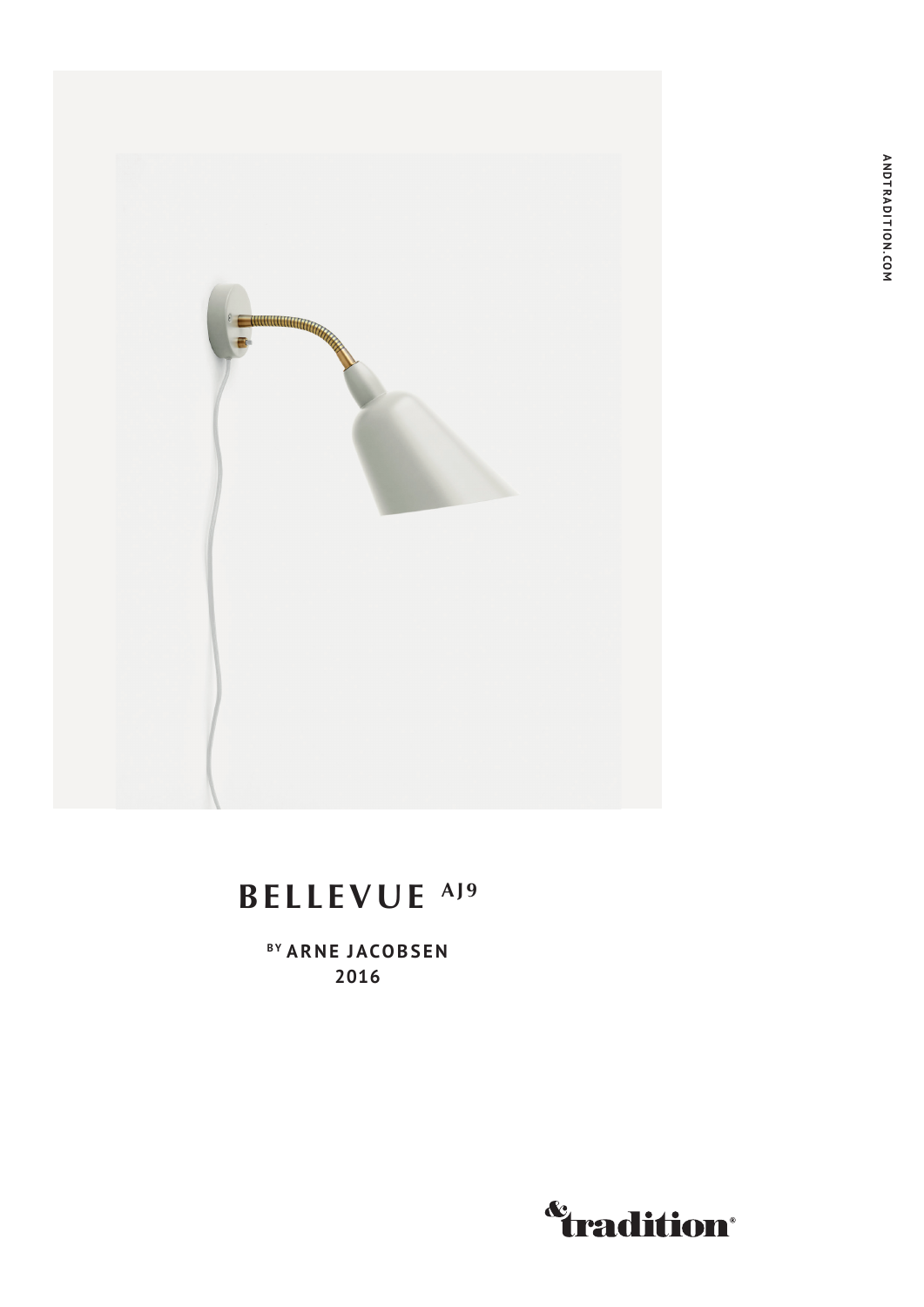



D: 28cm/11.in



## **BELLEVUE AJ9**

**BY ARNE JACOBSEN 2016**

**With the Bellevue Lamp, Danish architect and designer Arne Jacobsen embodies the minimalism of the Modernist Movement with the functionalism of Bauhaus. Viewed as the driving force behind Danish Modernism, Jacobsen's preference for graceful lines and simple, organic forms are readily recognisable in the Bellevue Lamp.** 

**The re-launch of this iconic lamp involves a return to the original Bellevue shape in three styles: the floor lamp, desk lamp and wall lamp. To enhance their appeal in a contemporary setting are new colours and a mix of materials: satin polished brass and versions mixing black, ivory or grey beige with brass.**

**Key to Bellevue is the 45-degree cut shade, enabling the lamp to direct the light without excessive glare. The shape of the shade echoes the design of his beloved Bellevue Petrol Station and continued to appear as a signature design element in Jacobsen's subsequent designs. The slender swan-neck allows the lamp to bend in any direction to optimise its use for a home office, to illuminate a corner or as a reading lamp.** 

**As &tradition Brand Manager Martin Kornbek Hansen sees it, "We are very excited about re-launching the Bellevue Lamps in three versions that remain true to when they were first introduced back in 1929. This time in new colours and material combinations which are more muted and modern."** 

**"This launch reflects our commitment to being authentic in everything we do at &tradition. Exemplified by this classic lamp that epitomises one of the earliest examples of Jacobsen's prolific talent."**

| <b>Product type</b>                              | Wall lamp                                                                                                                                                |
|--------------------------------------------------|----------------------------------------------------------------------------------------------------------------------------------------------------------|
| <b>Production Process</b>                        | The shade is spun into its distinct shape from a single<br>piece of metal.                                                                               |
| <b>Environment</b>                               | Indoor.                                                                                                                                                  |
| Dimensions (cm / in)                             | Wall Mount: Ø: 8.5cm/3.3in. Lamp: D: 28cm/11.in,<br>W: 16.5cm/6.5in, H: 30cm/11.8in                                                                      |
| Weight (kg)                                      | 1.39 kg                                                                                                                                                  |
| <b>Materials</b>                                 | Satin polished brass or satin polished brass with<br>lacquered aluminium and steel, cast iron base, 2 meter<br>fabric cord. On-off switch on wall mount. |
| <b>Colours</b>                                   | Satin polished brass, Ivory white & brass,<br>Black & brass, Grey beige & brass                                                                          |
| Voltage (V)                                      | 220-240V - 50Hz                                                                                                                                          |
| Light source &<br><b>Energy efficiency class</b> | E14 Max 40 Watt. The luminaire is compatible with<br>bulbs of the energy classes: A++ - E. Bulb is not<br>included.                                      |
| <b>Certifications</b>                            | CE, IP20, Class II                                                                                                                                       |
| Cord length (cm / in)                            | 200cm/78.7in                                                                                                                                             |
| <b>Cleaning Instructions</b>                     | Clean with soft dry cloth. Always switch off the<br>electricity supply before cleaning.                                                                  |
| Package Dimensions (cm / in)                     | H27.0cm/10.6in x W50.0cm/19.7in x D21.0cm/8.3in                                                                                                          |